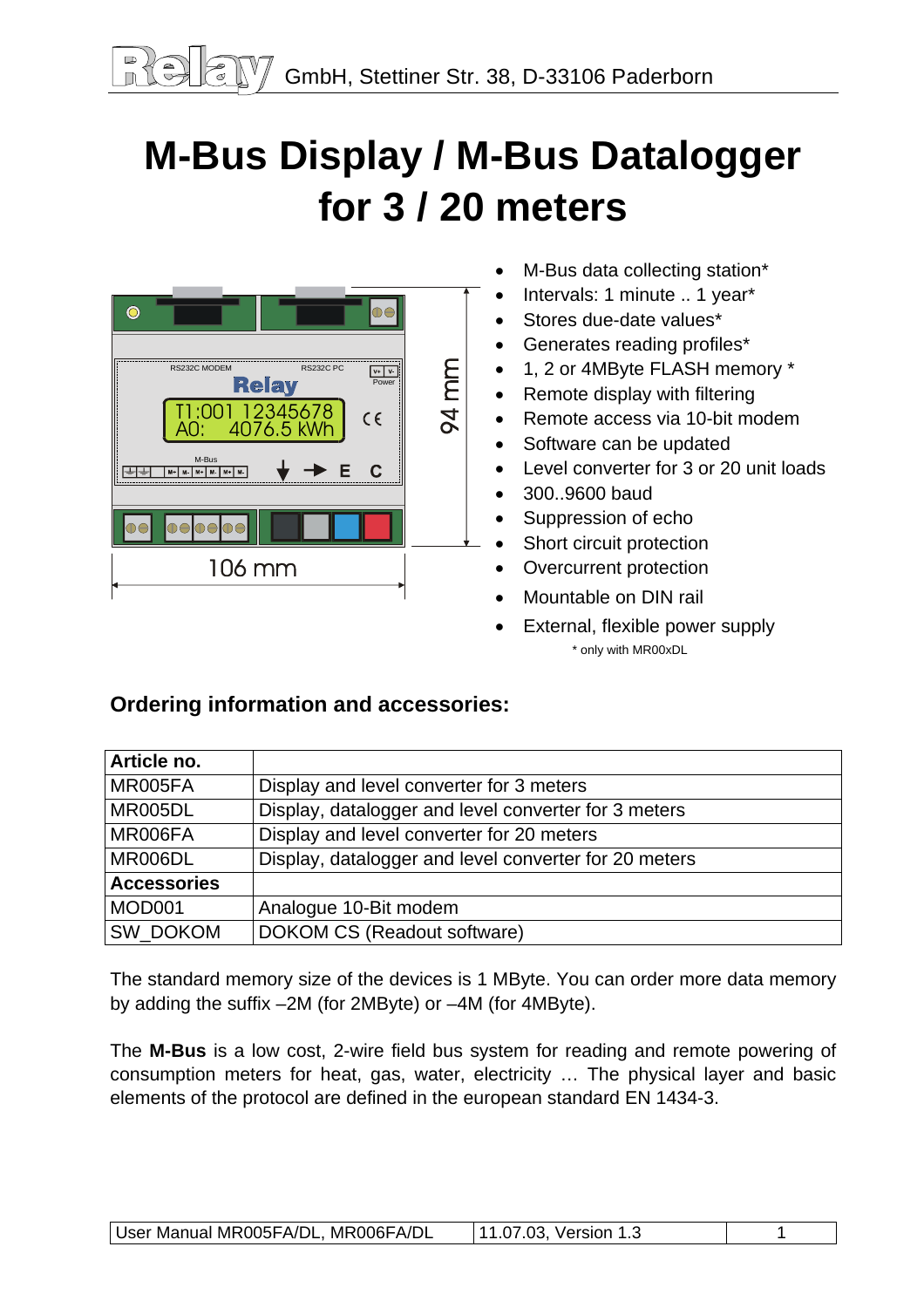# **Content:**

## **Firmware version: V1.9 and higher**

This manual describes the **M-Bus Display** (MR005FA and MR006FA) and the **M-Bus Datalogger** (MR005DL and MR006DL). All devices can be operated as a transparent level converter and as a remote display with keyboard or by remote control. The datalogger adds the possibility to read all the meters in the network automatically and store the data into the internal FLASH memory.

# **Standards:**

The M-Bus Display (MR005FA, MR006FA) and the M-Bus Datalogger (MR005DL, MR006DL) follow these standards:

| M-Bus:     | EN1434-3                                          |
|------------|---------------------------------------------------|
| Emmission: | DIN EN50081-1, EN 55022 class B, EN 60555         |
| Immission: | DIN EN50082-2, ENV 50140, ENV 50204, EN 61000-4-4 |

Subject to change without notice. We will not be liable to you for any damages made by use of the described hardware and software. © 2003 by Relay GmbH

|  | 11.07.03, Version 1.3 | User Manual MR005FA/DL, MR006FA/DL, |
|--|-----------------------|-------------------------------------|
|--|-----------------------|-------------------------------------|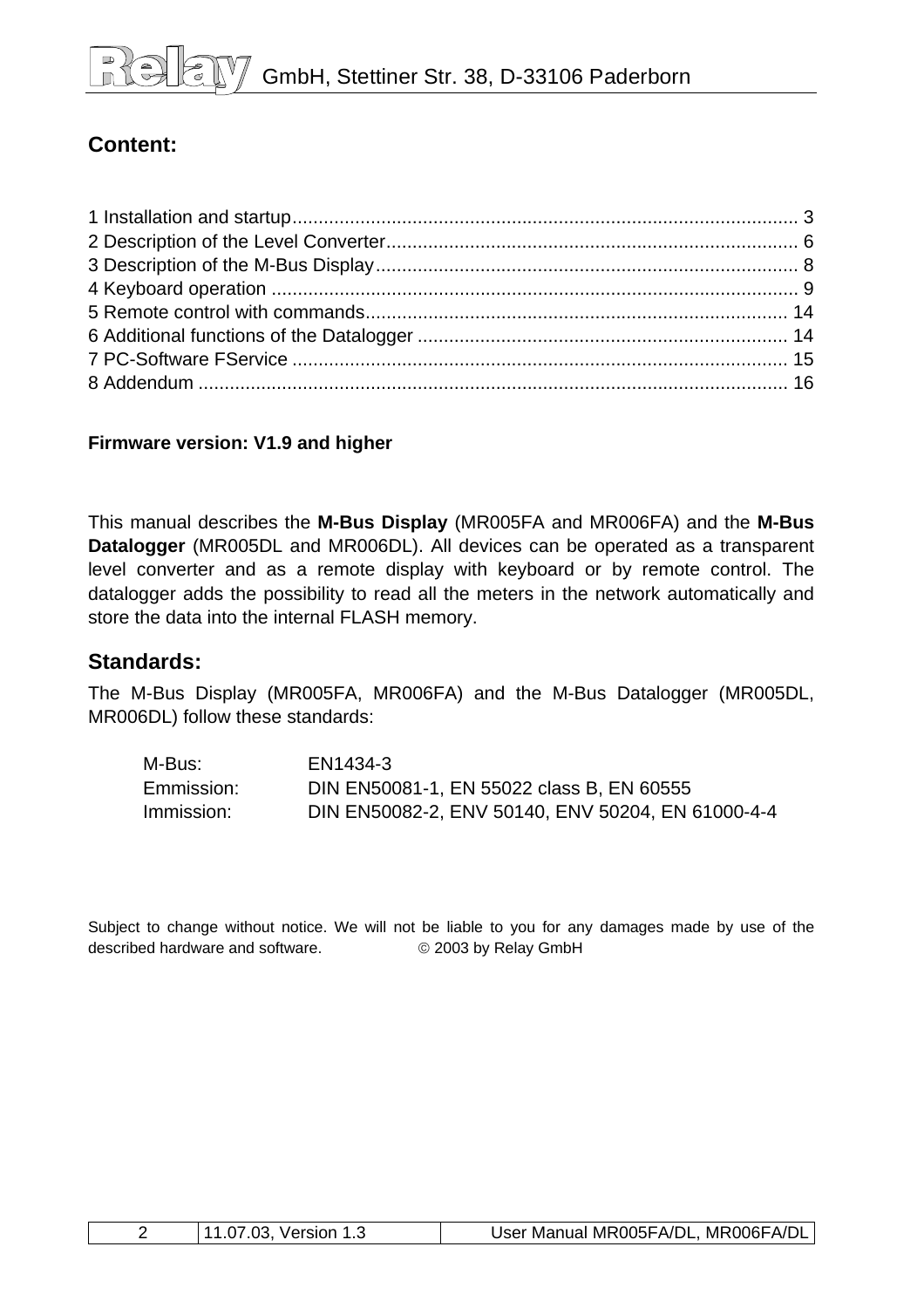# <span id="page-2-0"></span>**1 Installation and startup**

## **Connectors:**

| RS232C MODEM                             | <b>RS232C PC</b><br><b>Relay</b> | $V+$<br>γ.<br>Power |
|------------------------------------------|----------------------------------|---------------------|
|                                          | T1:001 12345678                  | $C \in$             |
| M-Bus<br>M+<br>M-<br>$M + M$<br>M+<br>М- | E                                | C                   |
| DADE                                     |                                  |                     |

**RS232 PC:** PC interface for service and level converter operation

**RS232 MODEM:** Modem interface for service and level converter operation

**M-Bus: M+**, **M-** M-Bus terminals (3 pairs). M-Bus devices are wired polarity independent in parallel to the same line. The signs +, - mark only the different bus lines.

> Earth for symmetry of M-Bus  $\pm$   $\pm$

**Power: V+** Power supply: positive terminal for DC (10..28VDC) **V-** Power supply: negative terminal for DC

• Polarity independent for AC, 13..27VAC

• Please do not connect mains supply !!

**LED lamp:** The green LED is on if the power supply is connected and the microcontroller is ready for operation.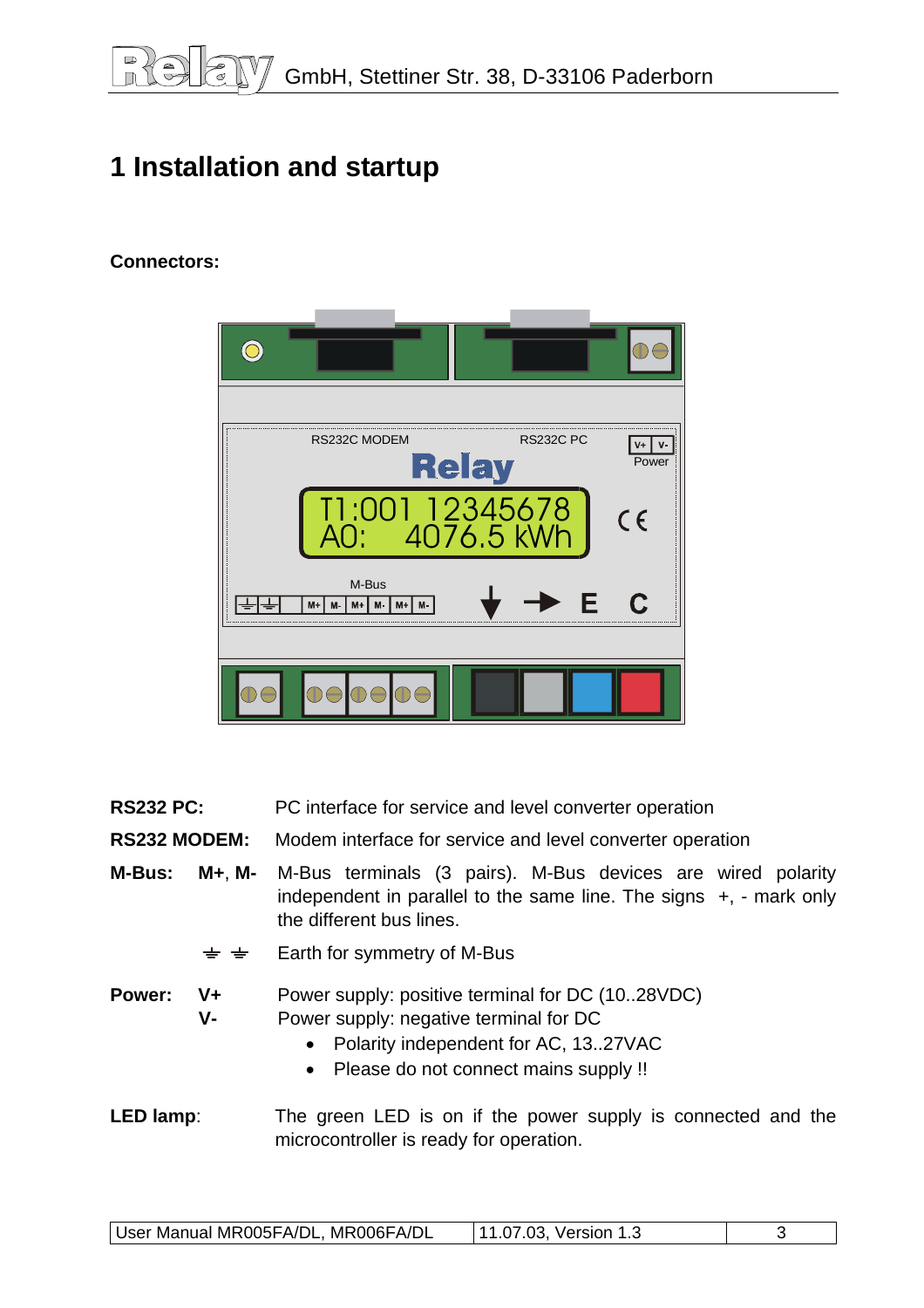## **RS232 interface:**

The M-Bus can be accessed by an RS232C interface. A PC should be connected to the right DB9 socket or a modem to the left DB9 plug. Only one of these connectors can be used simultaneously. You can attach a 1:1 serial cable to PC or the cable which was delivered with you modem to the modem. The modem must be configured before it is connected (see addendum: "Modem configuration").

| <b>Pin</b> | <b>Socket</b>  | Plug       | <b>Usage socket</b> | <b>Usage plug</b>  |
|------------|----------------|------------|---------------------|--------------------|
| 2          | <b>RXD</b>     | TXD        | Transmit to PC      | Receive from modem |
| 3          | TXD            | RXD        | Receive from PC     | Transmit to modem  |
| 4          | $\blacksquare$ | <b>DTR</b> | Unused              | Always active      |
| 5          | <b>GND</b>     | <b>GND</b> | Ground potential    | Ground potential   |
| 7          | <b>RTS</b>     | <b>CTS</b> | Handshake unused    | Always active      |
| 8          | <b>CTS</b>     | <b>RTS</b> | Always active       | Handshake unused   |

#### **Pinning of DB9 connectors:**

Pin 1, 6 and 9 are not connected

#### **Simultaneous use of interfaces:**

In case of a local readout using the keyboard of the remote display or during an automatical readout the RS232 interfaces do not have access to the M-Bus. These functions can produce temporary disturbances in communication. Additionally the datalogger performs no automatic readout of meter data during the operation by keyboard or serial interface.

# **Hints for installation:**

- Write down the individual ID no. of the meters in the flats / real estates
- Configure the meters or puls adaptors
- Configure the M-Bus Display / Datalogger (using keyboard or with the service software FService on a Laptop or by Modem)
- Log in with the PasscodeB (predefined to: 00001767)
- Setup baud rates, search mode .. in the menu "Display config."
- Start search for installed meters with "List of slaves AutomaticSearch"
- Check the list of slaves for missing meters, you can add missing slaves manually if it is necessary
- Change the predefined passcodes (at least passcode B)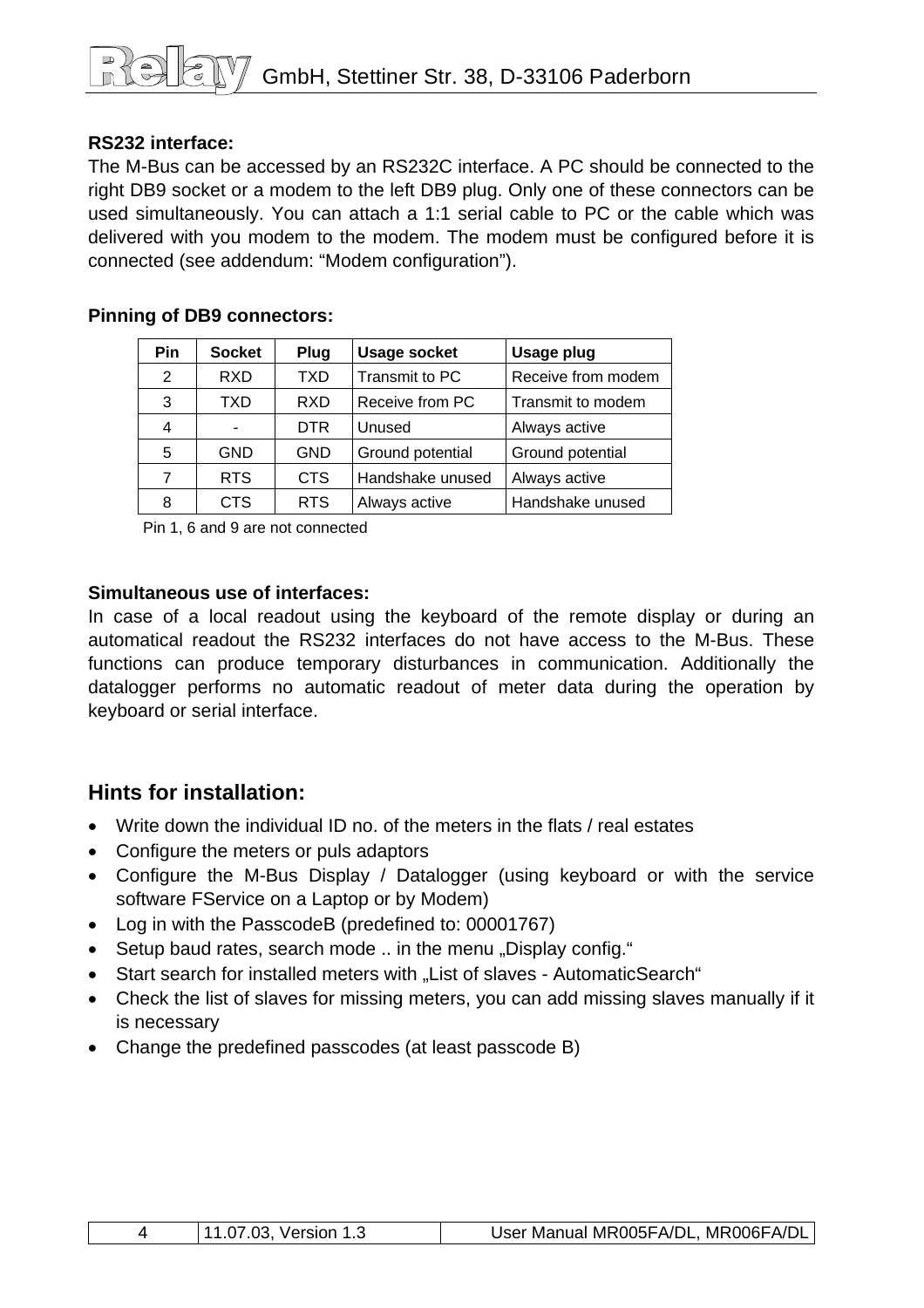# **Trouble shooting:**

- No LED is on: Check power supply and fuse.
- Display shows "Status: overload": Check the M-Bus wiring for short circuits and ground loops. Defective slaves can also produce an overcurrent. The source for the short circuit can be found easier by removing some bus segments from the M-Bus terminals.
- One or more meters are not detected in automatic search procedure: Retry automatic search. Check baud rate and address of this meter. You can manually add the meter to the list of slaves and then perform a single readout of this meter.
- No reply from meter:

Check baudrate and address of this meter. Check the bus extension: The bus voltage must be >24V at any slave. Temporarily remove other bus segment.

• "Status: Error":

MR00xDL/FA in waiting status (inactive): Press  $\downarrow$  and C keys simultaneously to view the list of errors. Please note the error codes and then delete the error codes by pressing the  $\rightarrow$  key. The most important error codes can be decoded using the table in the addendum.

# • Wrong Passcode

Please do the following steps, if you have forgotten the passcode:

Do the actions which are described in "Status: Error" and then press the  $\rightarrow$  key again. Please write down the 16 digit string (display config) and send it together with the firmware version no. and serial no. to [INFO@RELAY.DE](mailto:INFO@RELAY.DE) by email. We will send you a working passcode.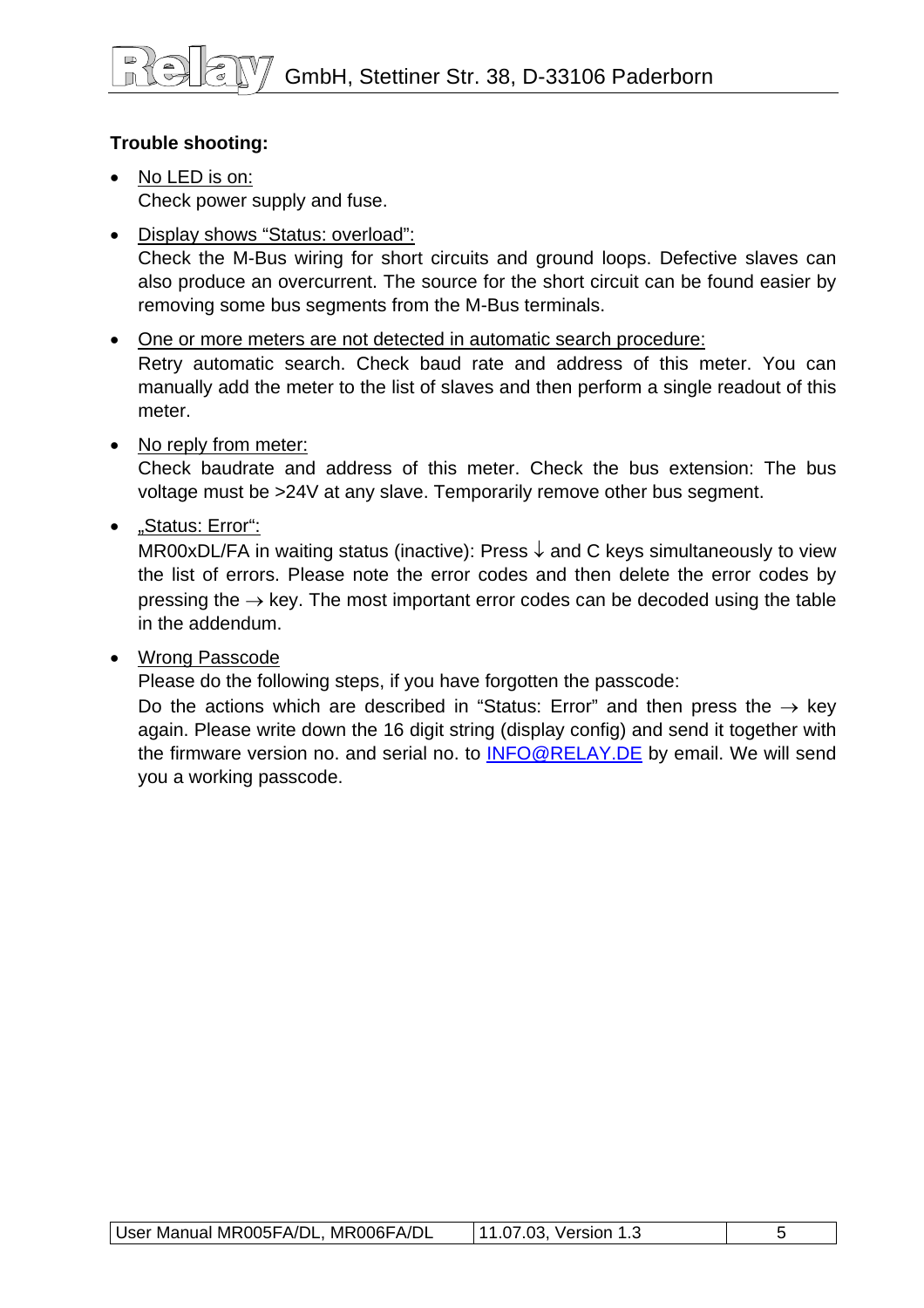# <span id="page-5-0"></span>**2 Description of the Level Converter**

#### **Funktion:**

The RS232C interface signals are directly connected to the M-Bus all the time except during the operation by keyboard, the remote access using the command menu and the automatic readout. External connected controllers (laptop, building control systems ..) can use the device during the inactivity as a level converter for the physical layer of the M-Bus. The software of the controller must provide the communication protocols of the connected meters. The members of the MR005 family are able to supply up to 3, the members of the MR006 family up to 20 slaves (unit loads) with power.

# **Technical Data**

| Supply:      | Voltage:                                                    | 1028VDC, 5W<br>1328VAC, 9W                                                                                           |
|--------------|-------------------------------------------------------------|----------------------------------------------------------------------------------------------------------------------|
| Environment: | Operating temperature:<br>Storage temperature:<br>Humidity: | $0.1 + 45^{\circ}C$<br>$-10. + 60^{\circ}C$<br>1070% (non condensing)                                                |
| Housing:     | Dimensions:<br>Protective class:<br>Material / colour:      | $W \times H \times L = 105 \times 94 \times 58$ (mm)<br>IP <sub>20</sub><br>Noryl / light-grey (similar to RAL 7035) |
| Weight:      | 0,23kg                                                      |                                                                                                                      |

# **M-Bus specifications**

| Parameter                                  | min. | Typ. | max. | Einheit |
|--------------------------------------------|------|------|------|---------|
| Max. no of unit loads (slaves): MR005FA/DL | 3    |      |      |         |
| Max. no of unit loads (slaves): MR006FA/DL | 20   |      |      |         |
| Internal resistance                        |      |      | 100  | Ω       |
| Bus voltage mark (@ 0mA)                   | 29.0 | 30.5 | 32.0 |         |
| Voltage drop for space $=$ log. 0          | 12   | 12,5 | 13   |         |
| Level for overcurrent interruption         | 50   | 60   | 70   | mA      |
| Level for bit detection from slave         |      | 7    |      | mA      |

1 unit load =  $1,5mA$ 

| 11.07.03. Version 1.3 | User Manual MR005FA/DL, MR006FA/DL |
|-----------------------|------------------------------------|
|                       |                                    |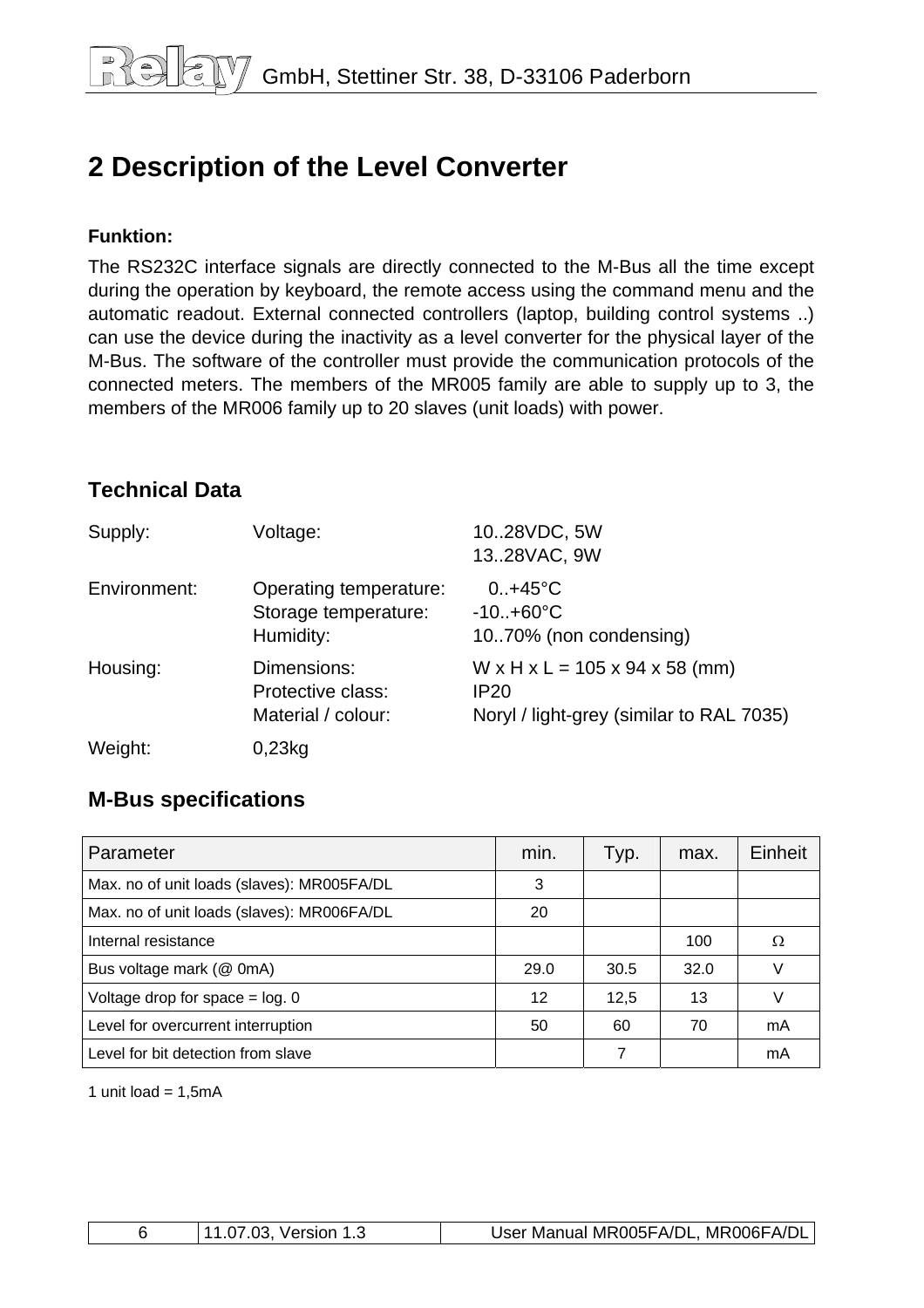# **Planning M-Bus networks:**

Two effects must be considered before projecting M-Bus networks:

- 1. The signals must not be distorted to much by the influence of the capacitance of the cable. The capacitance of the network depends on the length of the network, this means the total sum of cable length. Lower baudrates allow a higher bus capacity.
- 2. Each meter must be supplied by the M-Bus with a minimum voltage of 24V. The voltage drop on the bus line is caused by the transmit current of the communicating slave of up to 20mA, the supply current of the slaves in the respective bus segment, the internal resistance of the M-Bus master, the resistance of the cable and the connection resistances of the joints. The distance between a slave and the master is inverse dependent on the number of slaves in this segment and on the cable diameter.

The maximum allowed resistance of the cable  $R<sub>L</sub>$  between the MR005../MR006.. can be estimated with the following formulas ( $N =$  no. of unit load, each 1.5mA):

| N slaves at end of cable:     | to be defined |
|-------------------------------|---------------|
| N slaves equally distributed: | to be defined |

The calculation for a standard phone cable JYSTY  $nx2x0.8$  (75 $\Omega$ /km, 150nF/km) presents the following values:

| Baudrate                                  | 9600 Baud 2400 Baud 300 Baud |      |       |
|-------------------------------------------|------------------------------|------|-------|
| Max. total cable length (@150nF/km): 1 km |                              | 4 km | 12 km |

| No. of unit loads in the |                     | Max. distance to the meter ( $@75\Omega/km$ ) |
|--------------------------|---------------------|-----------------------------------------------|
| respective segment       | Equally distributed | slaves at end of cable                        |
|                          | 4.0 km              | 4.0 km                                        |
| 20                       | 2.5 km              | $1.5 \text{ km}$                              |

There are remote repeaters (our art.no. DR007) available for extending the network length and the number of connected slaves. Cascading these remote repeaters allows a nearly unlimited bus extension. The place in which a remote repeater is placed must provide a mains supply.

## **Shielding**

Tests performed by the M-Bus Usergroup showed the result that a shielding of the M-Bus cable is not necessary. Please avoid a connection between any of the bus lines to the shielding or protective ground.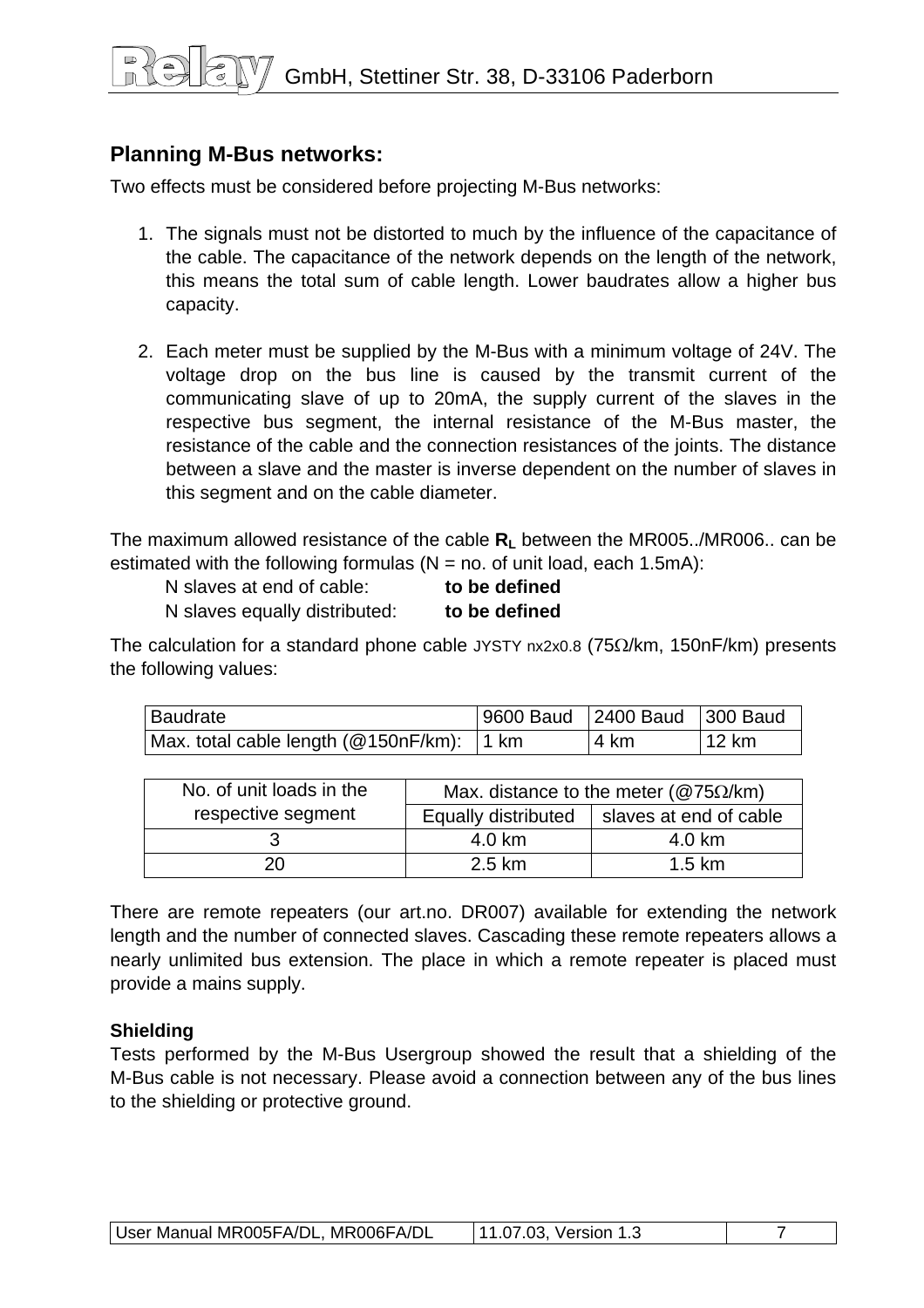# <span id="page-7-0"></span>**3 Description of the M-Bus Display**

# **Function**

The M-Bus Display allows reading the meters using the keyboard and viewing the consumption values on the LCD. The reading personell is then able to get the data of many meters from one central location without the need to enter all the flats and without further technical equipment (laptop..). Additionally the device offers a so-called command mode for remote readout of meters using a standard modem (10-bit). The M-Bus software Dokom CS and FService support this command mode.

## **Installation**

After login with a passcode (predefined as 00001767) the operator gets access to the menu system, which is described later. It is important to generate the list of meters for readout of data. The automatical search for installed meters will be much faster, if the user reduces the search options in search mode or search baudrates (e.g. searching with 300 baud is very slow). These options can be selected in the menu "Display config." You should also change passcode B to prevent other persons from changing the setup and passcodes.

#### **Error messages**

An exceed of the maximum allowed current and short circuit are signalled with LEDs under the terminal lid compartment and also on the LCD. If there are problems with interpretation of the M-Bus data the display shows "Status: Error". The "list of errors" is shown on the LCD after simultaneously pressing the  $\downarrow$  and C keys in the inactive state. Please note the error codes and then delete the error codes by pressing the  $\rightarrow$  key. The most important error codes can be decoded using the table in the addendum. On restart after power fail the error list is also deleted.

## **Passcode protection**

The M-Bus Display distinguishes between 3 passcode modes and 2 passcode levels:

The operator is requested to enter a passcode after pressing any key in the **standard mode (mode A)**. In this mode the **passcode A** (reader´s passcode) gives only low level access limited to readout functions. The caretaker or tenant can read single meters by selection from the list of slaves or all meters from the network. It is not possible to change the list of slaves or other options of the M-Bus Display here.

The login with the **passcode B** instead of passcode A gives access to the complete menu. On delivery the predefined value for passcode A is 00000000 and for passcode B is 00001767. This allows a simple login to level A by just pressing the E-key. We strongly recommend to change passcode B to avoid manipulation by unauthorized persons. You can setup the passcode from the menus "Display config. – New passcode A" and "Display config. – New passcode B".

|  |  | <sup>1</sup> 11.07.03, Version 1.3 | User Manual MR005FA/DL, MR006FA/DL |
|--|--|------------------------------------|------------------------------------|
|--|--|------------------------------------|------------------------------------|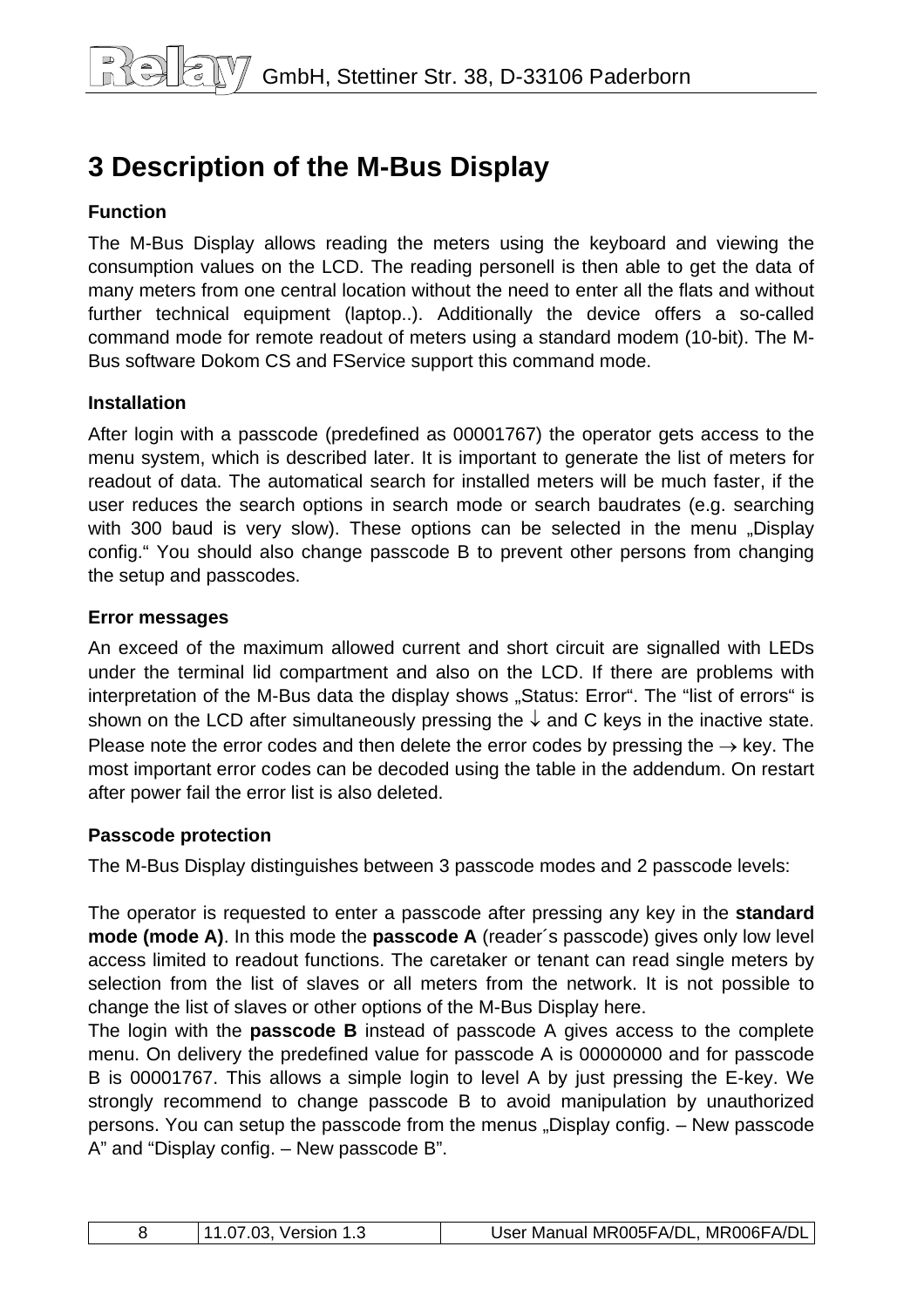<span id="page-8-0"></span>**Access by ID:** The M-Bus Display supports a different setup of the passcode mode from the menu "Display config. – Passcode mode". If this mode is activated, the user (tenant) can make a readout limited to his own meter(s). After first key-press the tenant is requested to type in the ID (identification no.) of the required slave. Afterwards this single meter is read and its data displayed. Please note that only meters which support secondary addressing are readable in this mode. The access to the menu is possible in this mode after input of the ID 00000000 and login with the described passcodes.

**Access by Adr:** This mode allows a direct readout of meters using their primary addresses without any login procedure. This mode is similar to "Access by ID". The primary address for global readout 254 is used by default. So by just pressing the E key you can read a meter if there is only one meter connected. The cursor keys allow editing the address. You can leave the input mask and step to the passcode request by pressing the  $\rightarrow$  key three times.

# **4 Keyboard operation**

## **Basics:**

Besides the control using Fservice the device includes 4 keys and a backlighted display for comfortable, local access to all functions. The buttons give a very precise, mechanical feedback and each input is acknowledged by an acoustic signal (beep). Execution of menu entries and input of numbers are described later. The device automatically returns to inactive state after some minutes without input.

## **Selection of a menu entry:**

An arrow marks the active menu entry on the LCD. The arrow is moved down with the  $\downarrow$ key (black) and up with the  $\rightarrow$  key (grey). Pressing the E button (blue) executes the currently selected menu entry. The C button (red) cancels the input and exits from the menu.

| $\rightarrow$ Readout of all<br>Single readout |  |  |
|------------------------------------------------|--|--|
| $\downarrow$ key                               |  |  |
| $\rightarrow$ Single readout                   |  |  |
| List of slaves                                 |  |  |

After input of passcode and confirming with the E key the main menu is activated. You can always see two entries of this menu. The first displayed lines are "Readout of all" and "Single readout". By pushing the  $\downarrow$  button the LCD scrolls to the next part of the menu. In this example the line "Single readout" will then be marked with the arrow. This submenu would be entered by pressing the E key.

# **Input of numbers:**

The  $\downarrow$  button increments the number of the active position by one. After the 0 it restarts with the 9 again. The  $\rightarrow$  key moves the cursor to the next position on the right. The active position is blinking. After pressing  $\rightarrow$  at the most right digit the cursor moves to the most left digit. The E button ends and acknowledges the input regardless of the current position. You can cancel the input with the C key.

| User Manual MR005FA/DL, MR006FA/DL | 11.07.03, Version 1.3 |  |
|------------------------------------|-----------------------|--|
|------------------------------------|-----------------------|--|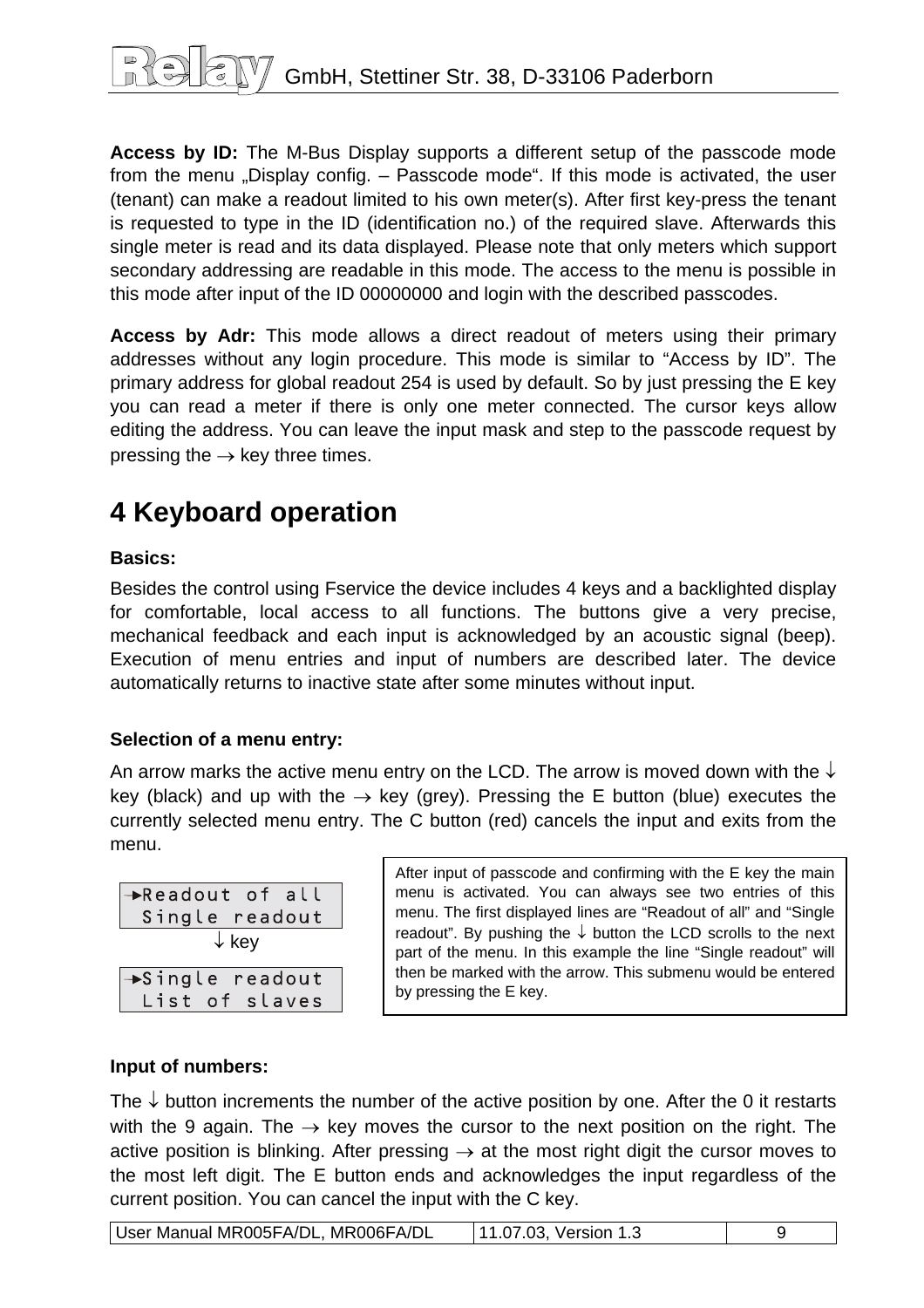# **Displayed data:**

The device only displays the most important data for reasons of easy interpretation and not to confuse the reading personell. Some meters offer actual and historical values, different tariffs and additional devices like pulse counters in a heat meter. The first row always shows the primary address and ID for a clear association of the data to the respective meter. The first two characters in this row give information about the tariff.



The second row displays the due-date or the data with physical unit. The first two characters show information which distinguishes between the different values:

The character "A" marks current values which are characterized by storage no. 0. The character "B" appears with due-date values (storage no. 1). If the respond frame of the slave contains activated temporary or permanent error bits in the Status byte , an "E" will be shown. The first character follows one digit for the device  $(0 = \text{main device})$ .

# **Filtering data:**

To make the readout of data easy the device only displays the most important values of the meters. Only the first respond telegram after initialization with SND\_NKE is supported. The data is limited to tariff 0 to 3, device 0 to 7, storage no. 0 and 1 and function "instantaneous". The marking of these values is described above.

The energy, volumes, temperatures (flow, return, differential), volume flow and power are displayed if they are included with the respond frame. The limitation is derived from accepting only the VIF´s \$00 ..\$1F, \$58..\$63 and \$6E. These are the following basic units and additional power of tens: Wh, J, I, kg, W, I/h °C and HCA. Also available points of time are supported. A maximum number of 30 entries can be viewed from one meter.

|  | 11.07.03, Version 1.3 | User Manual MR005FA/DL, MR006FA/DL |
|--|-----------------------|------------------------------------|
|--|-----------------------|------------------------------------|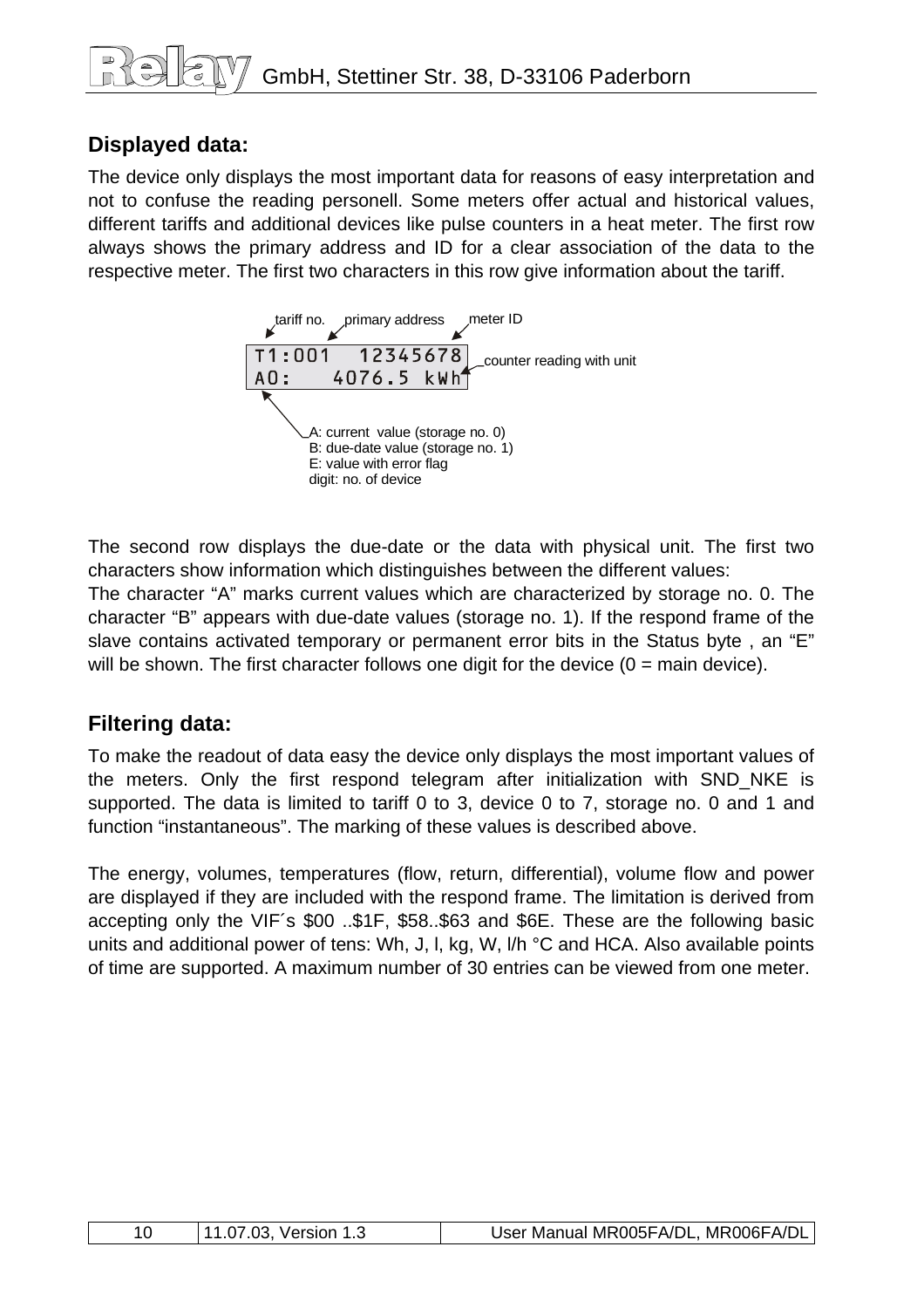# **Menu structure:**

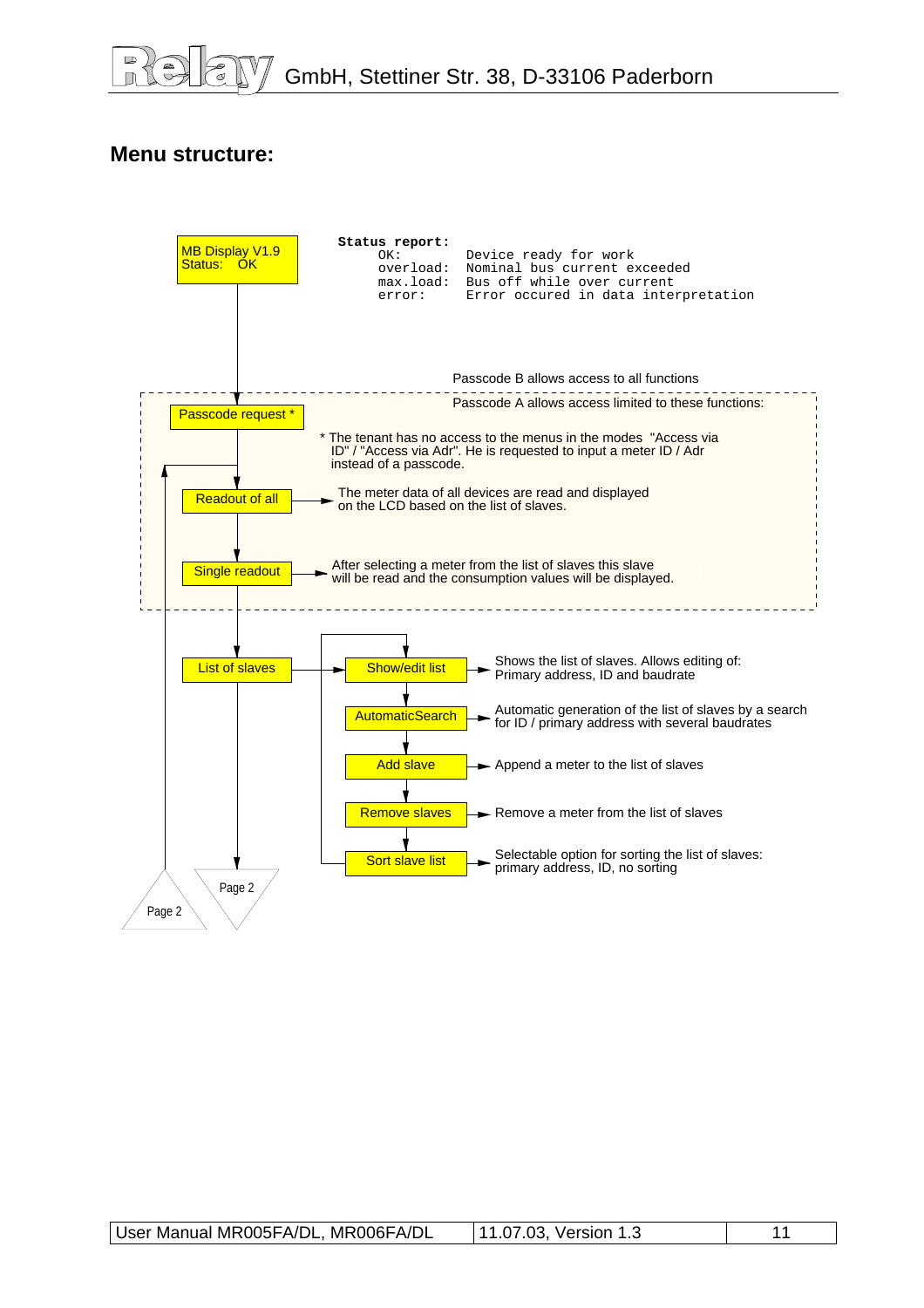# GmbH, Stettiner Str. 38, D-33106 Paderborn



|--|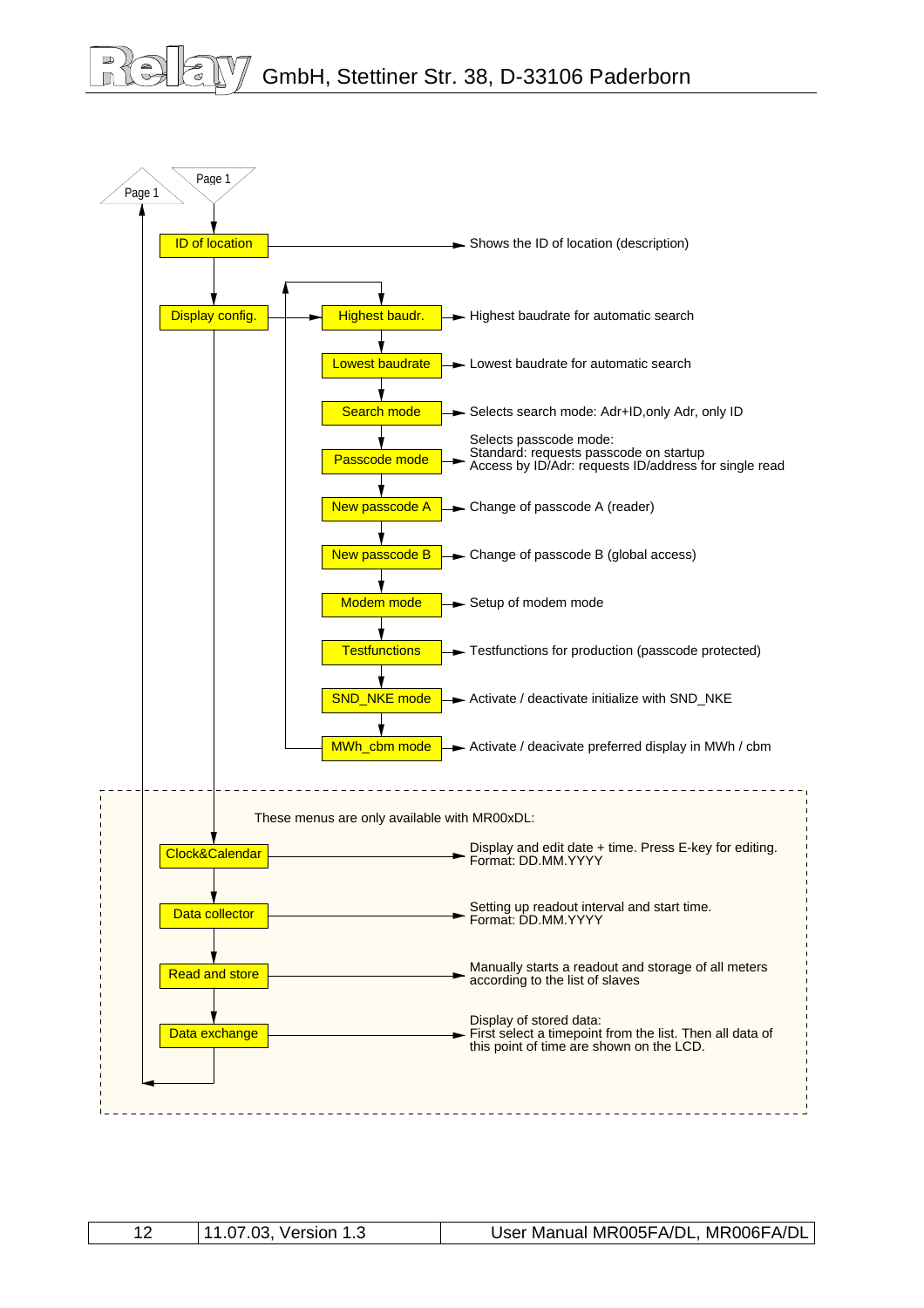# **Description of the most important menus**

## **Readout of all:**

This entry reads all meters according to the list of slaves and displays their data. For each meter its baud rate and primary or secondary address is used for communication.

## **Single readout:**

The readout of single meters also uses information from the list of slaves. The submenu shows the list with the information of position, primary address and ID. The meter will be read after moving the cursor to the desired position and pressing the E button.

## **Automatical generation of the list of slaves:**

The automatical search for installed meters with generation of the list of slaves is started from the menu entry "List of slaves – AutomaticSearch" with the E key. The C button cancels the current part of search and jumps to the next search step. Especially searching with 300 baud takes much time. You should select just the needed baudrates from the menu "Display config. – Highest baudrate / Lowest baudrate" to avoid unnecessary long search times. It is also possible to limit the search to primary or secondary address using the menu "Display config. – Search mode". At the end of the search the display shows the number of detected meters. You should check the entries of the list of slaves from the menu "List of slaves- Show/edit list"

## **Editing the list of slaves:**

The entries in the list of slaves can also be edited by the user using the menu "List of slaves – Show/edit list". Move the cursor to the desired position and start the edit mode with the E key. You can change the chars with the  $\downarrow$  button and step to the next position with the  $\rightarrow$  button. The E key confirms and the C key cancels editing. The changes affect only the list of slaves, but not the meter options itself. Editing entries is useful if a meter has been exchanged. It is also possible to add new meters from the meu "List of slaves – Add slave" or to delete single meters from the submenu "– Remove slaves".

## **Setup of baud rates:**

On delivery the M-Bus Display / Datalogger is configured to search with all supported baudrates: 300 and 2400 bd. You can accelerate the search procedure by limiting the search baudrates with "Display config. – Highest baudrate" and " Lowest baudrate" .

# **Implemented elements of protocol and data types**

The device includes no meter-specific interpretation, but accepts all meters with a M-Bus telegram according to the documentation of the M-Bus Usergroup and the European standard EN1434-3, which fulfill the following demands:

- Variable data structure (mode 1) or fixed data structure (mode 1 or mode 2)
- Number formats: Integer (8bit, 16bit, 24bit, 32bit, 48bit, 64bit)

Real (32bit)

BCD (2digit, 4 digit, 6digit, 8digit, 12 digit, 16digit)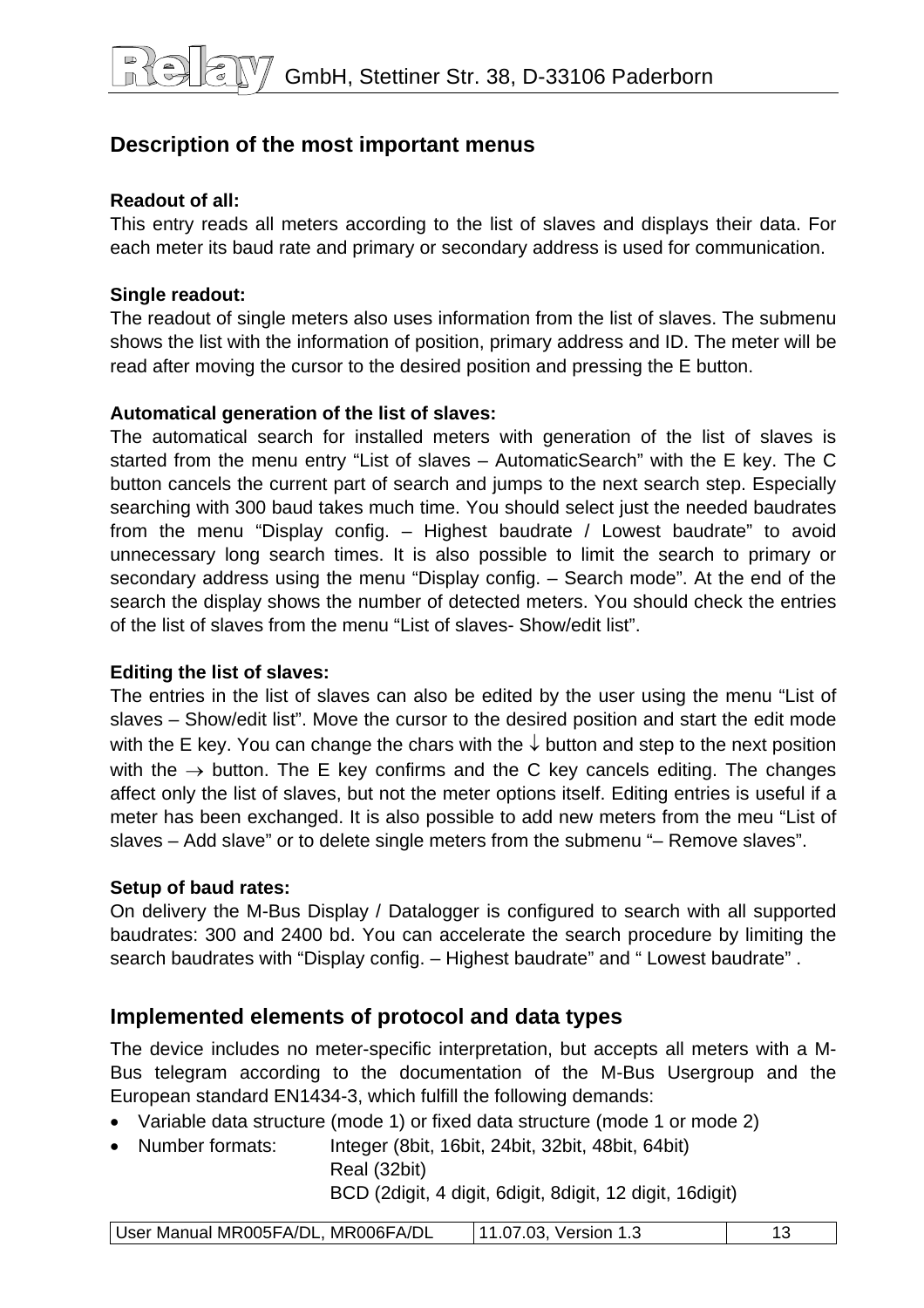# <span id="page-13-0"></span>**5 Remote control with commands**

# **Function**

In the inactive state the MR00xFA and MR00xDL work like simple level converter. The signals of the RS232C and RS485 interfaces are converted to M-Bus signals and vice versa. The CPU watches the data transmission and reacts on certain control frames. Following a successful login command the device switches itself from level converter mode to command mode. Then the device can directly be controlled with a PC or via modem using the RS232C interface. This command mode includes reading single meters, downloading alll stored data, configuration and even an update of the software. The document "W60CMxxE.PDF"  $(xx = version)$  describes all commands for development of adapted readout software. The following documentation describes our software Fservice for configuration and remote control of MR00xDL and MR00xFA.

#### **Operation with modem**

The M-Bus protocol uses an 11-bit format with very critical timing requirements. The modems which are nowadays available on the market don´t support this format. Therefore we offer a special solution called "M-Bus modem" for use with any level converter and also with MR00xDL/FA in level converter mode.

In spite of this the command mode makes use of standard modems with 10-bit format. There are two programs which support communication to MR00xDL/FA using commands: FService and Dokom CS (under preparation).

# **6 Additional functions of the Datalogger**

## **Functionality**

The Datalogger MR00xDL software offers a scheduler for time-triggered readout and storage of M-Bus data. The scheduler distinguishes between two modes:

- a) Readout in fixed periods from one minute to one week
- b) Readout at fixed points of time (e.g. at end of each month)

On automatic readout the Datalogger reads all meters which are included in the list of slaves. The first respond telegram after a SND\_NKE + REQ\_UD2 is stored together with the readout time into the FLASH memory.

#### **Selecting readout time**

The readout time can be selected using the keyboard and LCD or by remote access with a PC or via a modem. The following selections are possible via keyboard:

- 1, 2, 3 , 5, 10, 15, 20, 30 minutes interval
- $\bullet$  1, 2, 3, 4, 6, 12 hours interval
- once per day, once per week, twice per week, once per month
- 4 times per year, 2 times per year and once per year
- $\bullet$  0 times per year = logging function deactivated

| 11.07.03, Version 1.3 |  | User Manual MR005FA/DL, MR006FA/DL |
|-----------------------|--|------------------------------------|
|-----------------------|--|------------------------------------|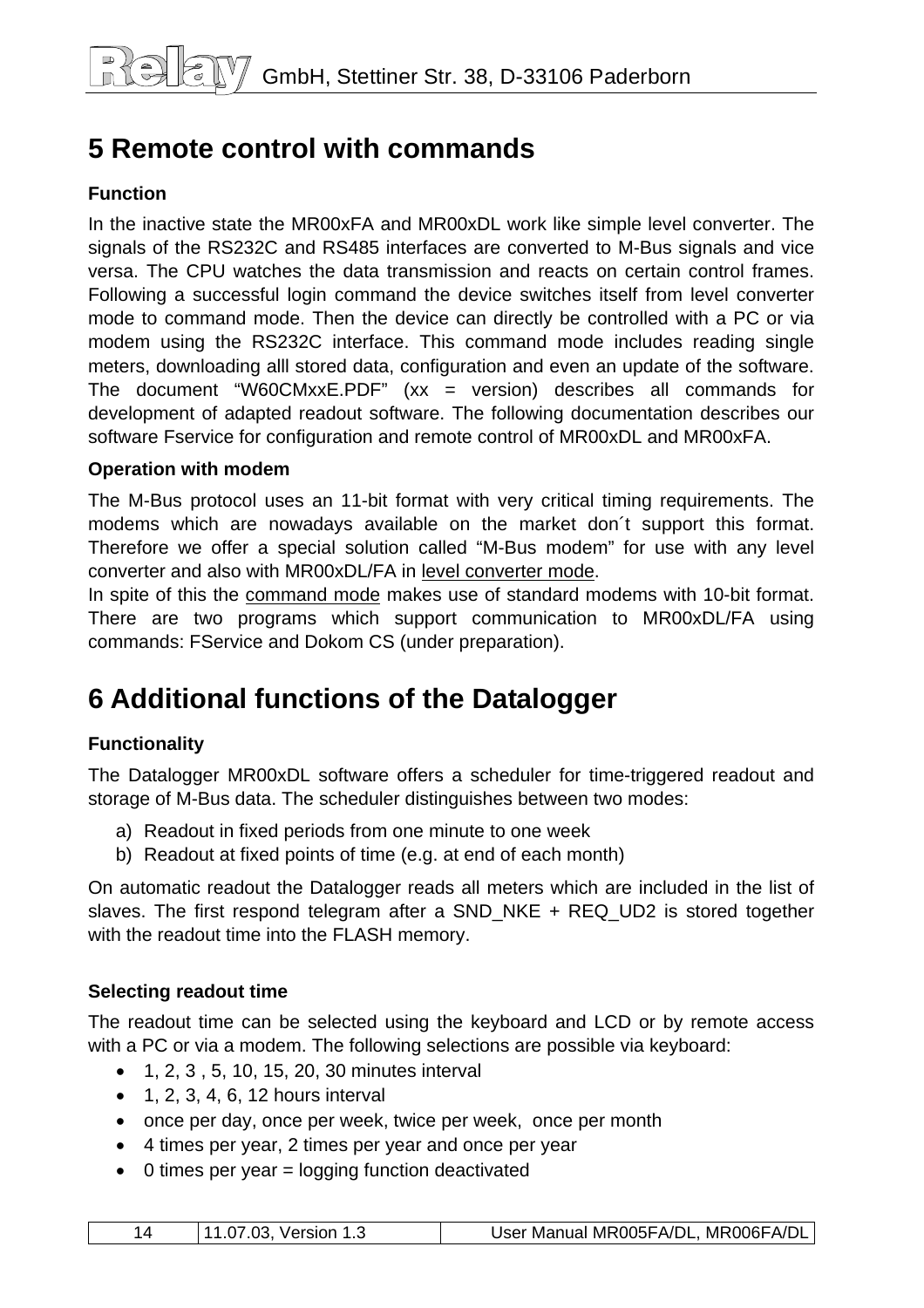# <span id="page-14-0"></span>**Calculation of storage capacity**

The size of the data memory is 1MByte, but optionally 2MByte or 4Mbyte are possible. In the worst case the M-Bus frame can be 261 bytes long, but mostly the telegrams are much shorter. A typical heat meter for example transmits 79 bytes. Water meters and pulse adaptors often use even shorter frames. Additionally a length field and a point of time is stored with the M-Bus frame. This adds 12 Bytes. In our example 20 heat meters with 79 bytes M-Bus frame + 12 bytes occupy 1820 bytes inside the FLASH for every readout. The FLASH is organized as a ring memory with 16 blocks of 64kB (65536 bytes) or in total 1MB. If the current block is full, the next block will be erased completely. So it could happen that only 15 block are full with data. In this example there is enough memory to store minimum 15 x 65536 / 1820 = 540 readouts. The practice shows that usualy there are often installations with less meters and shorter M-Bus telegrams.

## **Download of stored data**

The contents of the data memory can be downloaded in command mode using a direct or a modem connection with FService or Dokom CS.

The most current readouts are also available via keyboard and LCD. The menu "Data exchange" shows a list with the last 25 readout times. You can scroll through the different points of time and select one with the E button. Then the data of all meters for this readout is displayed in the same manner as with "Readout of all".

# **7 PC-Software FService**

The devices can be operated via keyboard without software or as simple level converters with any M-Bus software. The software FService offers a comfortable access to and control of the Datalogger and M-Bus Display. The software can work locally with a PC or remotely via a modem.

The software is described in a special document delivered with Fservice.